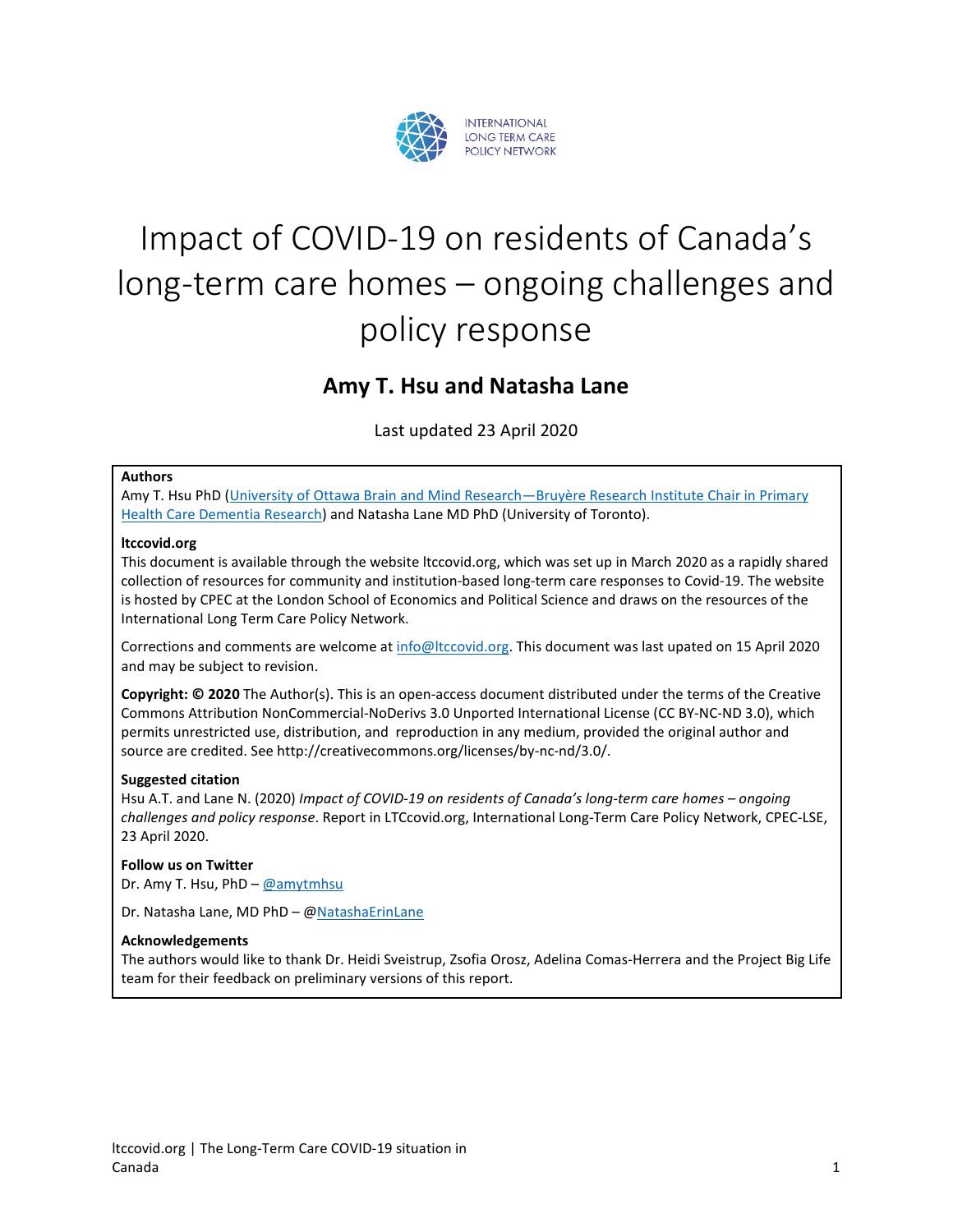# **1. Key findings**

- While there are many sources of data on the impact of COVID-19 on the Canadian population in general, timely information on the number of confirmed cases of COVID-19 in Canadian long-term care homes is less accessible.
- As new information becomes available and cases evolved or resolved, we have observed changes to previously estimated prevalence and case fatality of residents in Canadian longterm care homes.
- Case fatality rate among residents in Canadian long-term care homes is approximately 20%. This is roughly 5% higher than the global case fatality rate among people over the age of 80.
- Based on publicly available information, we estimate that deaths in long-term care residents represent approximately 63% of all COVID-19 deaths in Canada.
- Between-province differences in the proportion of adults aged 80+ years living in long-term care explains why long-term care residents constitute >50% of COVID-19 deaths in some provinces, but not others.
- Given the vulnerability of residents in long-term care homes, infection prevention is the most effective strategy to reduce overall fatality in this population.
- Policy measures to ensure adequate staffing and limit movement of healthcare workers between multiple sites is key in helping to prevent continued spread of COVID-19 and associated mortality in Canadian long-term care home residents.

# **2. Impact of COVID-19 on Canadian long-term care homes so far**

According to the 2016 Census, 425,755 Canadians live in long-term care or retirement homes as well as assisted living facilities.<sup>3</sup> So far, between 6,156 to 6,519 (1.5%) of these residents have been infected with COVID-19, and 1,240 of them have died as a result. Much like populations in nursing homes in other countries, residents in Canada's long-term care homes are frail and at the highest risk of experiencing severe symptoms and death from COVID-19.<sup>4</sup> Recent studies of long-term care home residents in Ontario — Canada's most populous province with 14.5 million residents — illustrate the high burden of chronic disease and frailty in this population.<sup>5,6</sup> Because residents in long-term care homes are more susceptible to serious infection once exposed to COVID-19, homes where infection has been introduced have suffered dire consequences. Recent reports of tragic resident deaths from rapid outbreaks in long-term care homes across several Canadian provinces — such as Pinecrest Nursing Home in Bobcaygeon, Ontario<sup>7</sup>, Lynn Valley Care Centre in North Vancouver, British Columbia<sup>8</sup> and Résidence Herron in Montreal, Québec<sup>9</sup>  $-$  further illustrate the need to protect the vulnerabilities of this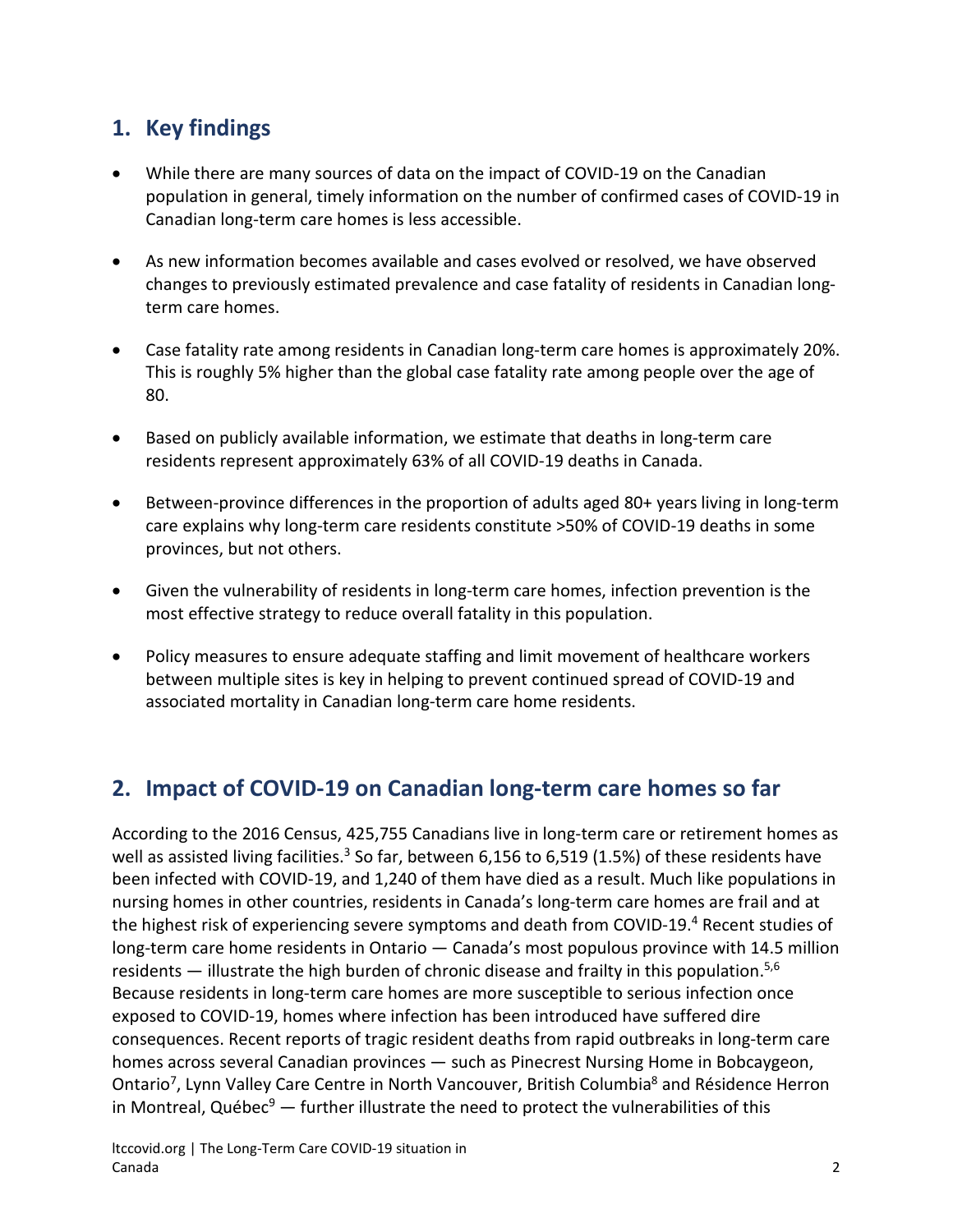population from COVID-19 exposure.

Many older Canadians require substantial health supports but not at the intensity offered in long-term care homes. These people may choose to live in residences primarily designed for older adults and provide these services in a home-like setting, with fewer skilled staff and lower staff-to-resident ratios than in long-term care homes. These residences are commonly referred to as assisted living residences in Ontario and Alberta, or private senior residences (résidences privées pour aînés, RPA) in Quebec. They are occasionally collocated with long-term care homes so that residents may seamlessly transfer between them as their care needs change.

*Context*: Within Canada, long-term care homes are facilities that provide 24-hour functional support for people who are frail, require assistance with their daily activities and often have multimorbidity. Most residents of long-term care are over 80 years old and 70% of them have dementia. Across the provinces and territories, these facilities may be known as long-term care homes (in Ontario, Saskatchewan, British Columbia, and Yukon), nursing homes (in Nova Scotia, and New Brunswick), personal care homes (in Newfoundland and Labrador as well as Manitoba), long-term care facilities (in Newfoundland and Labrador, Prince Edward Island, British Columbia, and Northwest Territories), residential care facilities (in Nova Scotia, Alberta and British Columbia), special care homes (in New Brunswick and Saskatchewan), continuing care facilities (in Northwest Territories), or continuing care centres (in Nunavut). In the province of Québec, they are known as centres d'hébergement de soins de longue durée (CHSLD).

## **2.1. Number of reported cases in long-term care**

According to publicly available data as of April 22, 2020, there are now at least 40,179 confirmed cases of COVID-19 in Canada;<sup>10</sup> between 6,156 to 6,519 (or approximately 16%) of these are in long-term care homes or other residential care settings (including retirement homes and assisted living facilities). Although this amounts to fewer than 2% of Canada's approximately 425,755 long-term care and retirement home residents, this number is likely an underestimate. We expect to see this proportion rise as access to testing increases in this sector and as data, particularly from retirement homes, become available. Below is a summary of COVID-19 cases in long-term care homes across Canadian provinces based on publicly available data.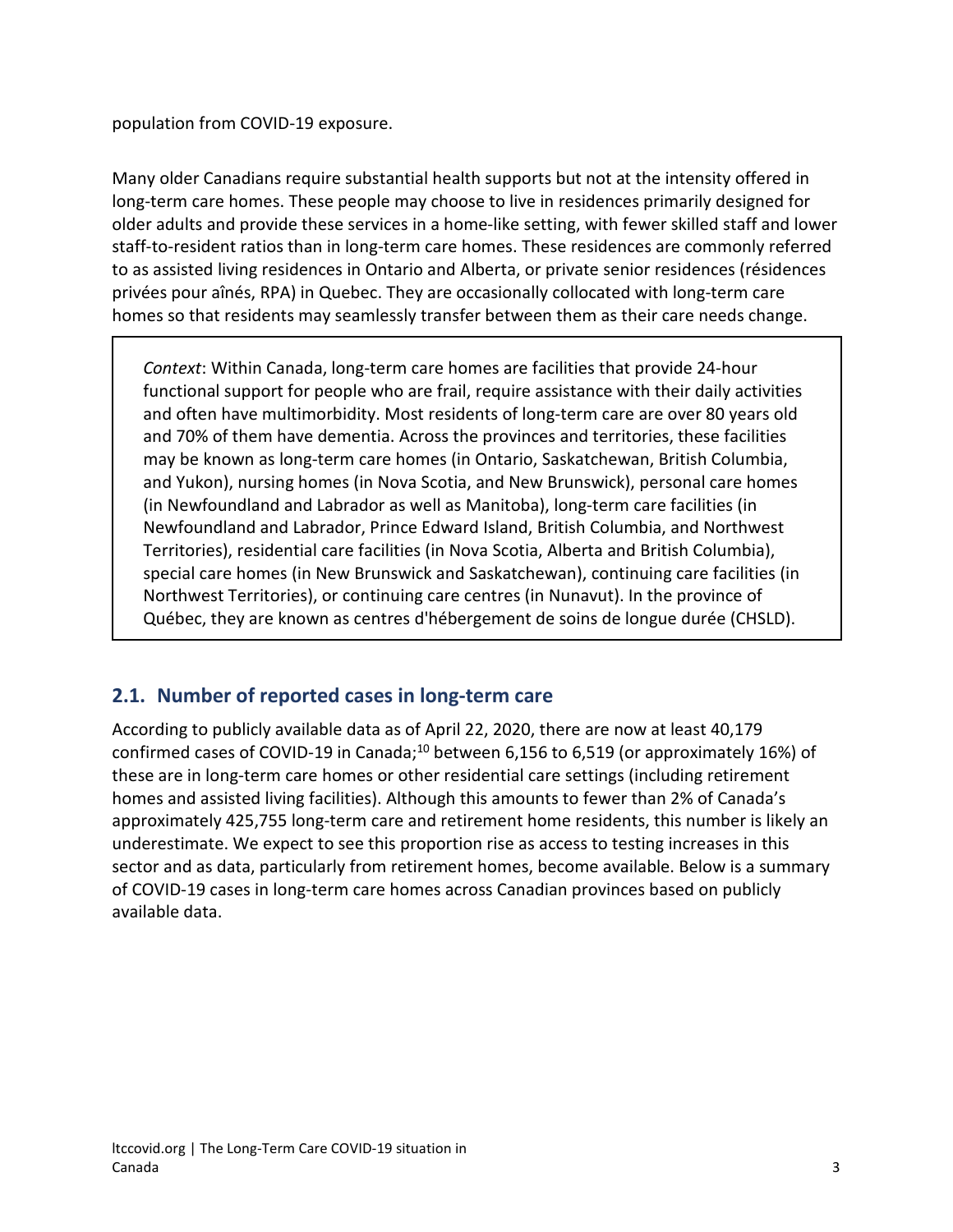*Methodology note*: There are continued challenges to accessing timely data on the number of confirmed cases of COVID-19 in Canadian long-term care homes. While each province's Chief Medical Officer and/or premier has provided daily updates, data that are collected by public health agencies are not always readily accessible to the public. These challenges are reflected in the numbers that are presented in this report, which were drawn from a mix of official epidemiological reports produced by some of the provinces (such a[s the Government of Ontario](https://www.ontario.ca/page/2019-novel-coronavirus#section-0) and th[e BC Centre for Disease Control\)](http://www.bccdc.ca/health-info/diseases-conditions/covid-19/case-counts-press-statements), daily updates provided on websites of individual long-term care homes or their corporate office, $1,2$  and media outlets. As more information becomes available, we will update the numbers in this report and continue to reflect on the impact of COVID-19 in Canada's long-term care homes.

As of April 20, 2020, Québec reports the highest number of confirmed cases of COVID-19 among people living in long-term care and senior residences. There are 4,038 residents in Québec's 2,000-plus long-term care homes (CHSLD) and private senior residences (RPA) who have COVID-19.<sup>11</sup> They represent approximately 21% of the 19,319 confirmed cases in Québec.

There are reported cases in 20% of the 630 long-term care homes in Ontario and the province has the second highest number of reported confirmed cases of COVID-19, with 2,339 confirmed cases (comprised of 1,587 residents and 748 healthcare workers) from 125 long-term care homes as of April 21, 2020. This represents an increase of 181% in the total number of cases (165% among staff and 190% among residents) since our last report on April 14 (Figure 1). Overall, residents in long-term care homes represent 13.0% of the 12,245 cases reported in Ontario.



**Figure 1. Total number of reported cases in Ontario's long-term care homes with confirmed COVID-19 outbreaks**

*Source*: Derived from Daily Epidemiological Summaries produced by Public Health Ontario. Accessed on April 22, 2020 from: https://www.ontario.ca/page/2019-novel-coronavirus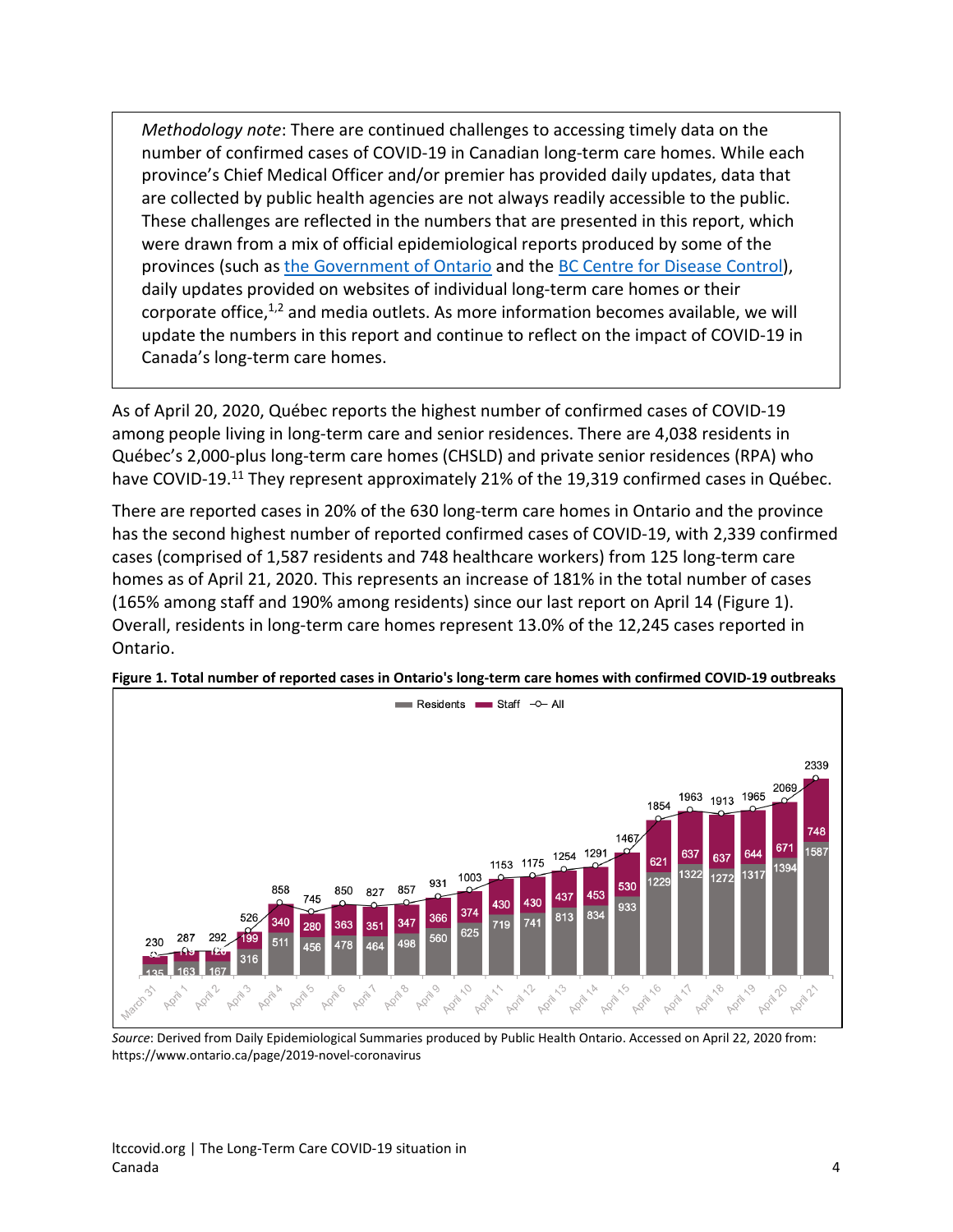As a result of infrequent official data updates, we have opted not to present the daily increase in cases over time for most provinces. The province of British Columbia had the earliest publicly reported outbreak in long-term care homes in Canada on March 5th.<sup>8</sup> Among the 1,795 confirmed COVID-19 cases in the province (reported on April 21, 2020), $^{12}$  at least 174 (or 10%) were residents in long-term care homes or assisted living facilities and 117 were staff who were in these homes.

Recently, there have been steady rises in the number of confirmed cases reported in the provinces of Alberta and Nova Scotia. Alberta now has 307 cases (combining both residents and staff) in long-term care homes reported to date.<sup>13</sup> Estimates based on previously reported figures suggest residents represent 66-76% of all cases that have occurred in Alberta's longterm care homes. Nova Scotia has reported 213 confirmed cases (comprised of 148 residents and 65 staff) as of April 21, 2020.<sup>14</sup> Residents in long-term care homes represent 19% of the 772 confirmed cases in Nova Scotia.

Based on publicly available information, many Canadian provinces and territories continue to have fewer than 10 cases (including both residents and staff) in long-term care homes:

| <b>Province or Territory</b> | <b>Number of Cases</b>                                                                                            |
|------------------------------|-------------------------------------------------------------------------------------------------------------------|
| Newfoundland and Labrador    | 1 long-term care home resident                                                                                    |
| Prince Edward Island         | No reported cases in long-term care homes                                                                         |
| New Brunswick                | 1 healthcare worker from a retirement home                                                                        |
| Manitoba                     | 1 resident and 2 healthcare workers from 3 long-term care<br>homes                                                |
| Saskatchewan                 | Possibly 4 residents (3 are currently under investigator) and 4<br>healthcare workers from 2 long-term care homes |
| Yukon                        | No reported cases in long-term care homes                                                                         |
| <b>Northwest Territories</b> | No reported cases in long-term care homes                                                                         |
| Nunavut                      | No reported cases in long-term care homes                                                                         |

| Table 1. Prevalence of COVID-19 in Canadian provinces or territories reporting fewer than 10 cases in long- |
|-------------------------------------------------------------------------------------------------------------|
| term care (as of April 22, 2020)                                                                            |

*Sources*: Estimates based on various sources, including provincial public documentation and health officer and premier updates to press.

## **1.1 Number of reported deaths due to COVID-19 in long-term care**

Global estimates indicate that approximately 13-26% of people over the age of 80 have died if infected with COVID-19.15,16 Based on the publicly available Canadian data presented in this report, we estimate a case fatality rate between 15 to 29% among residents of our long-term care homes (Table 2). This sobering case fatality rate is much higher than the 4.9% in the total Canadian population, where there have been 40,179 confirmed cases and 1,974 deaths as of April 22, 2020. A recent study of skilled nursing facilities in the U.S., $^{17}$  where long-term care residents are comparable in frailty to Canadian residents, found a case fatality rate among residents of 33.7%. A possible explanation for the higher mortality among U.S. long-term care residents is that their outbreak occurred earlier in the pandemic, before appropriate infection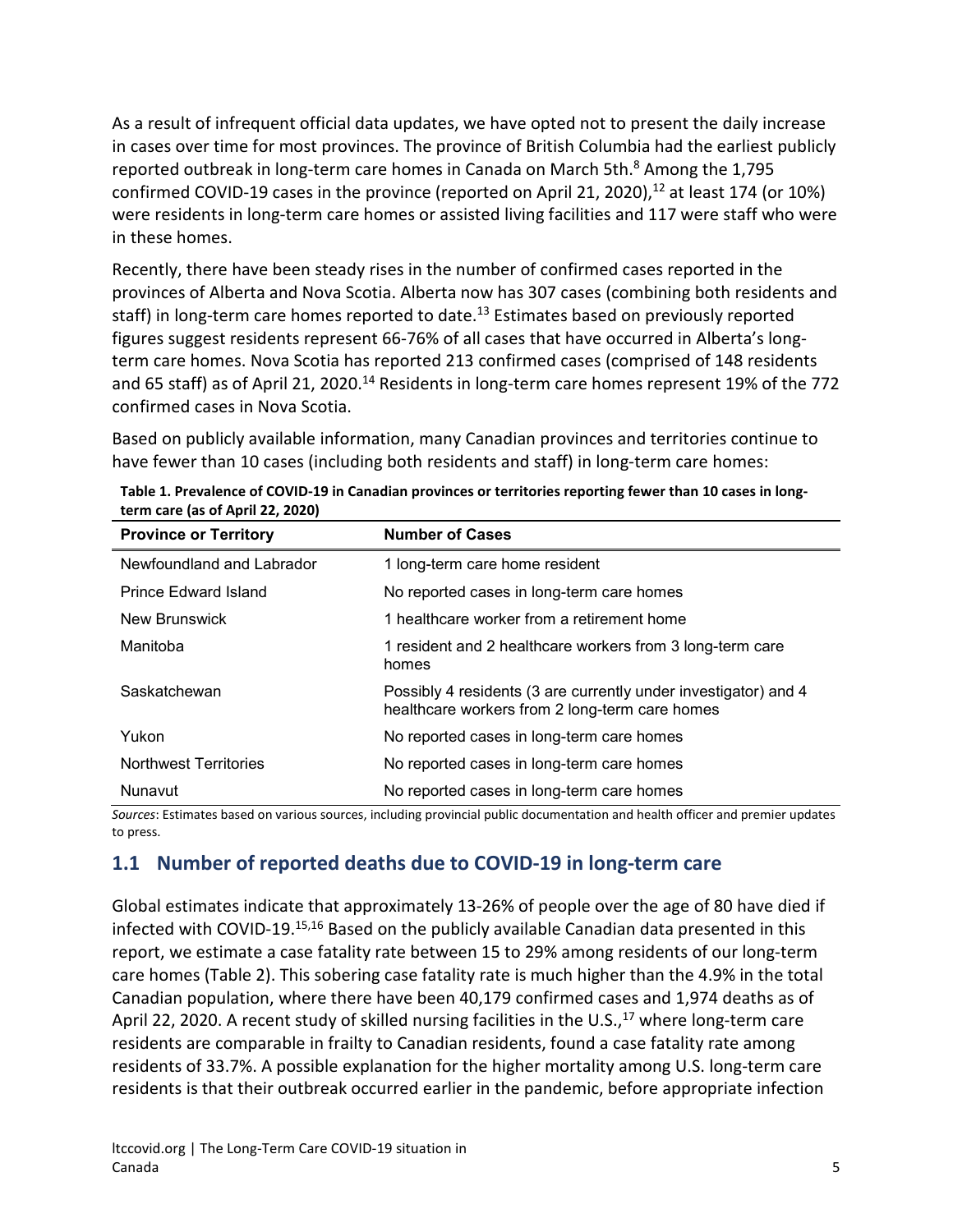control measures were implemented and before atypical presentations of COVID-19 in older adults were well-understood. It is important to note that case fatality can only truly be determined once every infected person either recovers or dies, therefore, regional differences in rates may also be due to incomplete data on outcomes of currently infected residents.

Table 2 presents the current number of cases and deaths due to COVID-19 among residents in Canadian long-term care homes. Deaths from long-term care homes and private senior residences in Québec account for approximately two-thirds of all deaths among individuals in this setting. Deaths of cases from COVID-19 in long-term care homes are nearly all (>99%) comprised of residents receiving care in this setting and not among staff.

| <b>Province or</b><br><b>Territory</b> | Last<br>update | <b>Number of cases among</b><br>long-term care home<br>residents | <b>Number of deaths</b><br>among long-term care<br>home residents | <b>Best estimate of case</b><br>fatality rate        |
|----------------------------------------|----------------|------------------------------------------------------------------|-------------------------------------------------------------------|------------------------------------------------------|
| Canada                                 | April 21       | 6,156 to 6,519                                                   | 1,240                                                             | 19-20%                                               |
| Newfoundland and<br>Labrador           | April 20       | $\mathbf 1$                                                      | $\mathsf 0$                                                       | Too few cases to<br>provide a meaningful<br>estimate |
| Prince Edward<br>Island                | April 20       | $\pmb{0}$                                                        | $\mathsf 0$                                                       | No reported cases in<br>long-term care homes         |
| Nova Scotia                            | April 21       | 148                                                              | 8                                                                 | Too few cases to<br>provide a meaningful<br>estimate |
| New Brunswick                          | April 20       | $\mathbf 0$                                                      | 0                                                                 | No reported cases in<br>long-term care homes         |
| Québec                                 | April 20       | 4,038                                                            | 850                                                               | 21%                                                  |
| Ontario                                | April 21       | 1,587                                                            | 295                                                               | 19%                                                  |
| Manitoba                               | April 20       | $\mathbf 1$                                                      | $\mathbf{1}$                                                      | Too few cases to<br>provide a meaningful<br>estimate |
| Saskatchewan                           | April 16       | $\overline{\mathbf{4}}$                                          | $\mathsf 0$                                                       | Too few cases to<br>provide a meaningful<br>estimate |
| Alberta                                | April 18       | 203 to 233                                                       | 36                                                                | 15 to 18%                                            |
| <b>British Columbia</b>                | April 21       | 174                                                              | 50                                                                | 29%                                                  |
| Yukon                                  | April 22       | 0                                                                | $\pmb{0}$                                                         | No reported cases in<br>long-term care homes         |
| Northwest<br>Territories               | April 22       | $\mathbf 0$                                                      | $\pmb{0}$                                                         | No reported cases in<br>long-term care homes         |
| Nunavut                                | April 22       | 0                                                                | $\pmb{0}$                                                         | No reported cases in<br>long-term care homes         |

**Table 2. Best estimates of case fatality rate among residents in long-term care homes, retirement homes and assisted living facilities in Canada (as of April 21, 2020), by provinces and territories**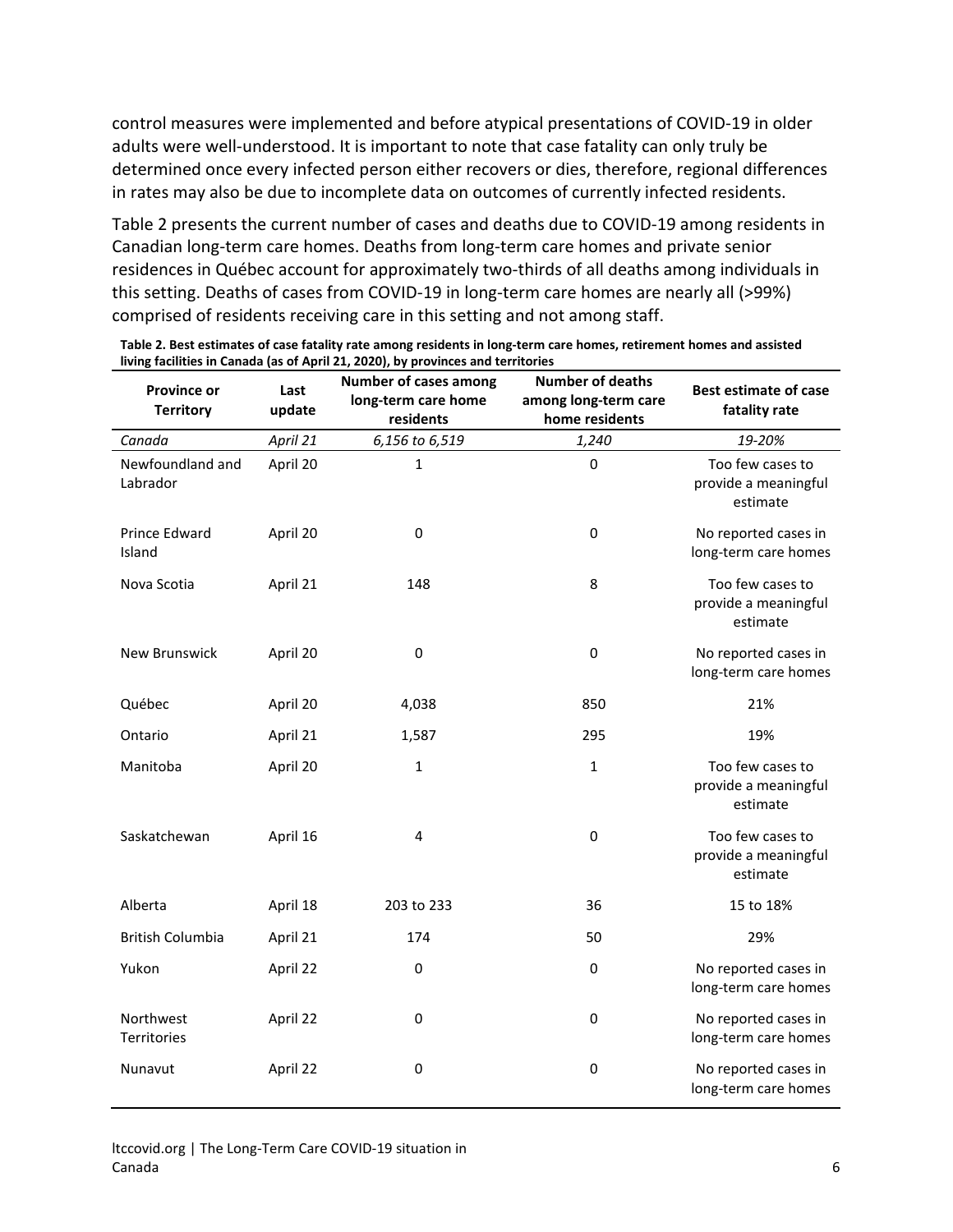*Sources*: Estimates based on various sources, including provincial public documentation and health officer and premier updates to press.

Since our last data update, the total number of COVID-19 related deaths in Ontario has nearly doubled in the general population, from 385 on April 14th to 659 on April 21st. Within longterm care homes, there was a corresponding and steeper rise in the number of deaths from 145 on April 14th to 296 on April 21st (Figure 2).

**Figure 2. Total number of deaths from COVID-19 in Ontario, among total population and in long-term care homes**



*Source***: Derived from Daily Epidemiological Summaries produced by Public Health Ontario. Accessed on April 22, 2020 from: https://www.ontario.ca/page/2019-novel-coronavirus**

In Alberta and British Columbia, the number of additional deaths in both the general population as well as among residents in long-term care homes have been limited since our last update: from 50 to 59 deaths in the general population and 23 to 36 deaths between April 11th and April 18th in Alberta.<sup>18</sup> In British Columbia, the number of deaths in the general population increased from 55 to 90 between April 10th and April 21st, while the number of deaths in longterm care homes increased from 30 to 50 over the same period.<sup>19</sup>

## **1.2 Large proportion of Canadian COVID-19 deaths are in long-term care residents**

Deaths of residents with COVID-19 in long-term care homes make up approximately half of the COVID-19 fatalities in most provinces, with the exception of Québec (where it represents 81.7% of all deaths), as shown in Figure 3. Nationally, deaths among residents in long-term care homes represent approximately 62.8% of all Canadian deaths from COVID-19). Excluding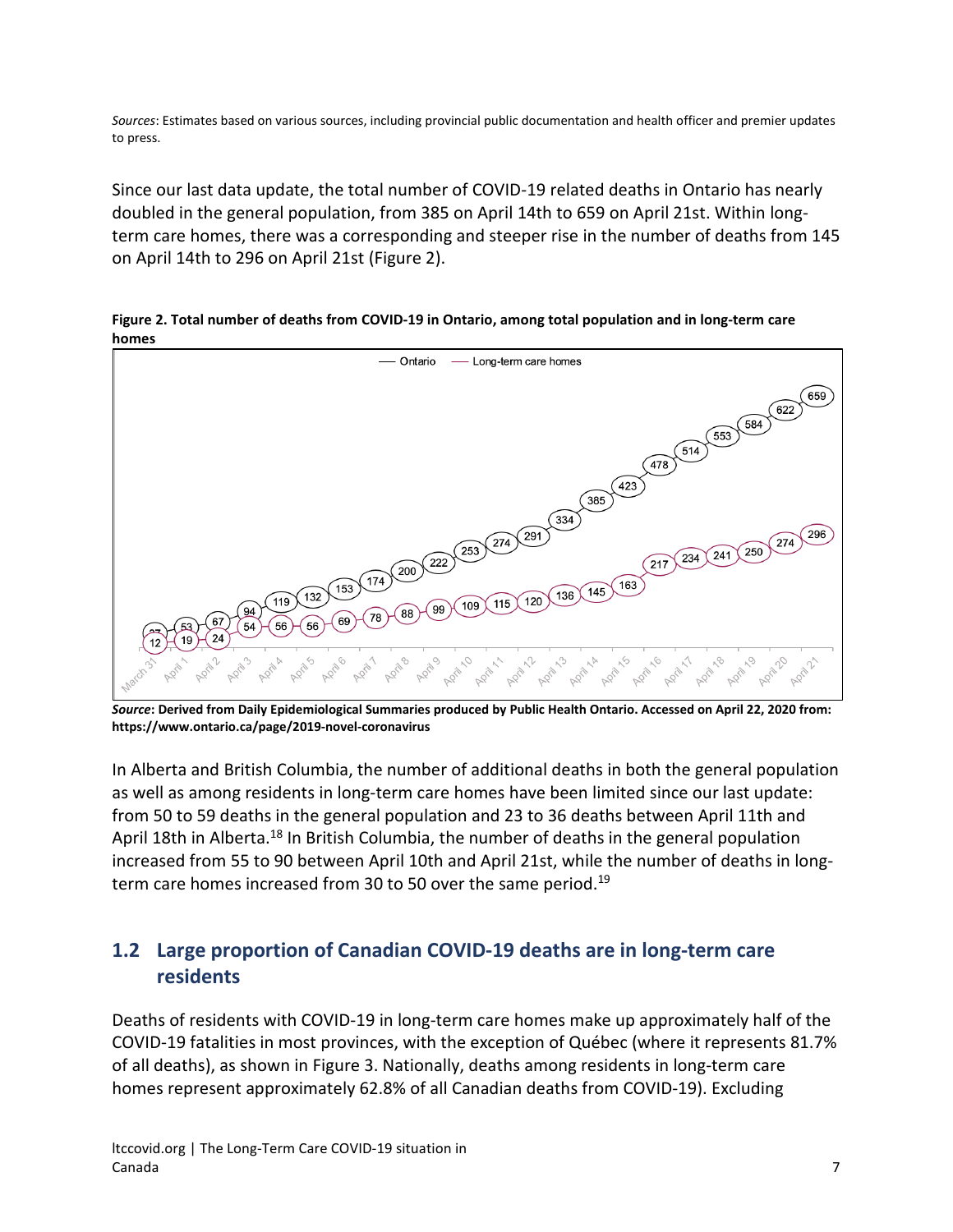Québec from this calculation, deaths of residents in long-term care homes represent 41.8% of the deaths from COVID-19 in Canada. However, as some provinces (including Québec and British Columbia) report combined cases and deaths from long-term care homes as well as retirement homes (or other private residences for seniors), provinces that *appear* to have lower proportions of deaths arising from long-term care (such as Ontario) may in fact be the result of underreporting the number of cases, particularly from retirement homes.



**Figure 3. Deaths from residents in long-term care homes as a proportion of the total number of deaths in each province or territory (as of April 22, 2020)**

*Sources***: Estimates based on various sources, including provincial public documentation and health officer and premier updates to press.**

Studies of older adults in China and Italy reveal a dramatic increase in COVID-19 case fatality among adults aged 80 years and older, even compared to those aged 65-79.<sup>15,16</sup> Table 3 presents the proportion of Canadians over the age of 80 residing in long-term care homes or other residences for seniors, such as retirement homes and assisted living facilities. Nearly three-quarters of the residents in these facilities are over the age of 80 (Appendix Table A1), but there are variations between provinces and territories.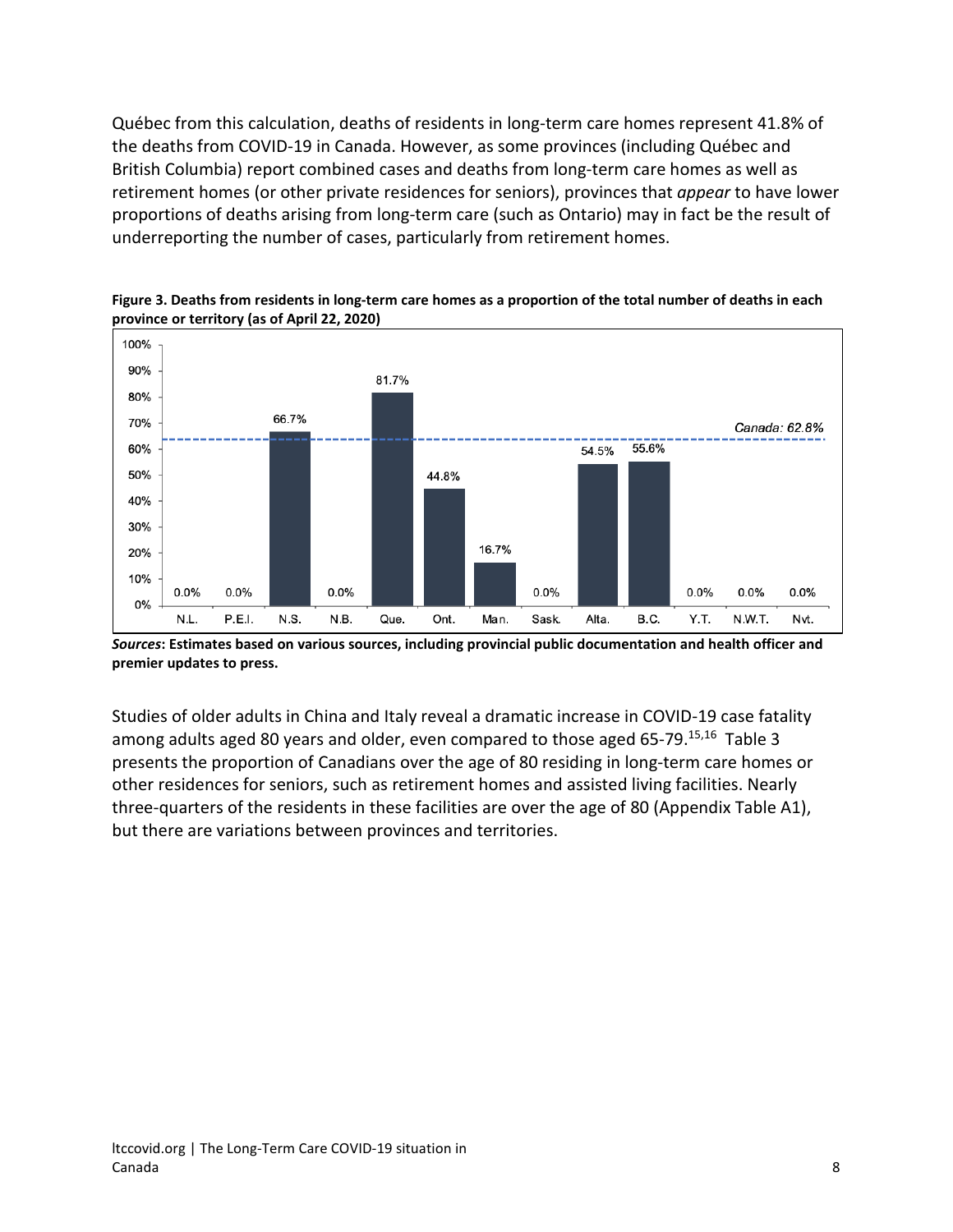|                                 | <b>Total Population</b><br>$\geq$ 80 years old in region, N | Population $\geq 80$ years old<br>living in long-term care<br>homes and residences for<br>older adults, N | Proportion of population<br>$\geq$ 80 years old living in<br>long-term care homes<br>and residences for older<br>adults, % |
|---------------------------------|-------------------------------------------------------------|-----------------------------------------------------------------------------------------------------------|----------------------------------------------------------------------------------------------------------------------------|
| Canada                          | 1,520,430                                                   | 313,130                                                                                                   | 17.1                                                                                                                       |
| Newfoundland<br>and Labrador    | 20,430                                                      | 3,525                                                                                                     | 14.7                                                                                                                       |
| <b>Prince Edward</b><br>Island  | 6,450                                                       | 1,330                                                                                                     | 17.1                                                                                                                       |
| Nova Scotia                     | 43,560                                                      | 6,985                                                                                                     | 13.8                                                                                                                       |
| <b>New</b><br><b>Brunswick</b>  | 35,270                                                      | 6,530                                                                                                     | 15.6                                                                                                                       |
| Québec                          | 376,520                                                     | 103,385                                                                                                   | 21.5                                                                                                                       |
| Ontario                         | 592,260                                                     | 101,745                                                                                                   | 14.7                                                                                                                       |
| Manitoba                        | 54,525                                                      | 11,930                                                                                                    | 18.0                                                                                                                       |
| Saskatchewan                    | 50,060                                                      | 10,295                                                                                                    | 17.1                                                                                                                       |
| Alberta                         | 125,555                                                     | 30,680                                                                                                    | 19.6                                                                                                                       |
| <b>British</b><br>Columbia      | 214,440                                                     | 36,560                                                                                                    | 14.6                                                                                                                       |
| Yukon                           | 680                                                         | 105                                                                                                       | 13.4                                                                                                                       |
| Northwest<br><b>Territories</b> | 520                                                         | 70                                                                                                        | 11.9                                                                                                                       |
| Nunavut                         | 155                                                         | 20                                                                                                        | 11.4                                                                                                                       |

Table 3. Proportion of Canadians aged 80+ living in long-term care homes and residences for senior citizens, by provinces and territories, 2016

*Source***: Statistics Canada, 2016 Census of Population, Statistics Canada Catalogue no. 98-400-X2016018.**

We examined whether the higher proportion of individuals over 80 years of age could explain the between-province variation in proportion of total COVID-19 deaths occurring in long-term care residents. In provinces like Ontario, Saskatchewan and British Columbia, where more than three-quarters of their long-term care residents are 80 years or older, one might expect to see a greater proportion of provincial death. The higher proportion of individuals over the age of 80 likely explains the high fatality rate in residential care settings in British Columbia. While Ontario is expected to follow a similar pattern, the lack of data on retirement homes and assisted living facilities has posed some challenges for drawing comparisons across jurisdictions. Interestingly, Québec has one of the lowest proportions of individuals over the age of 80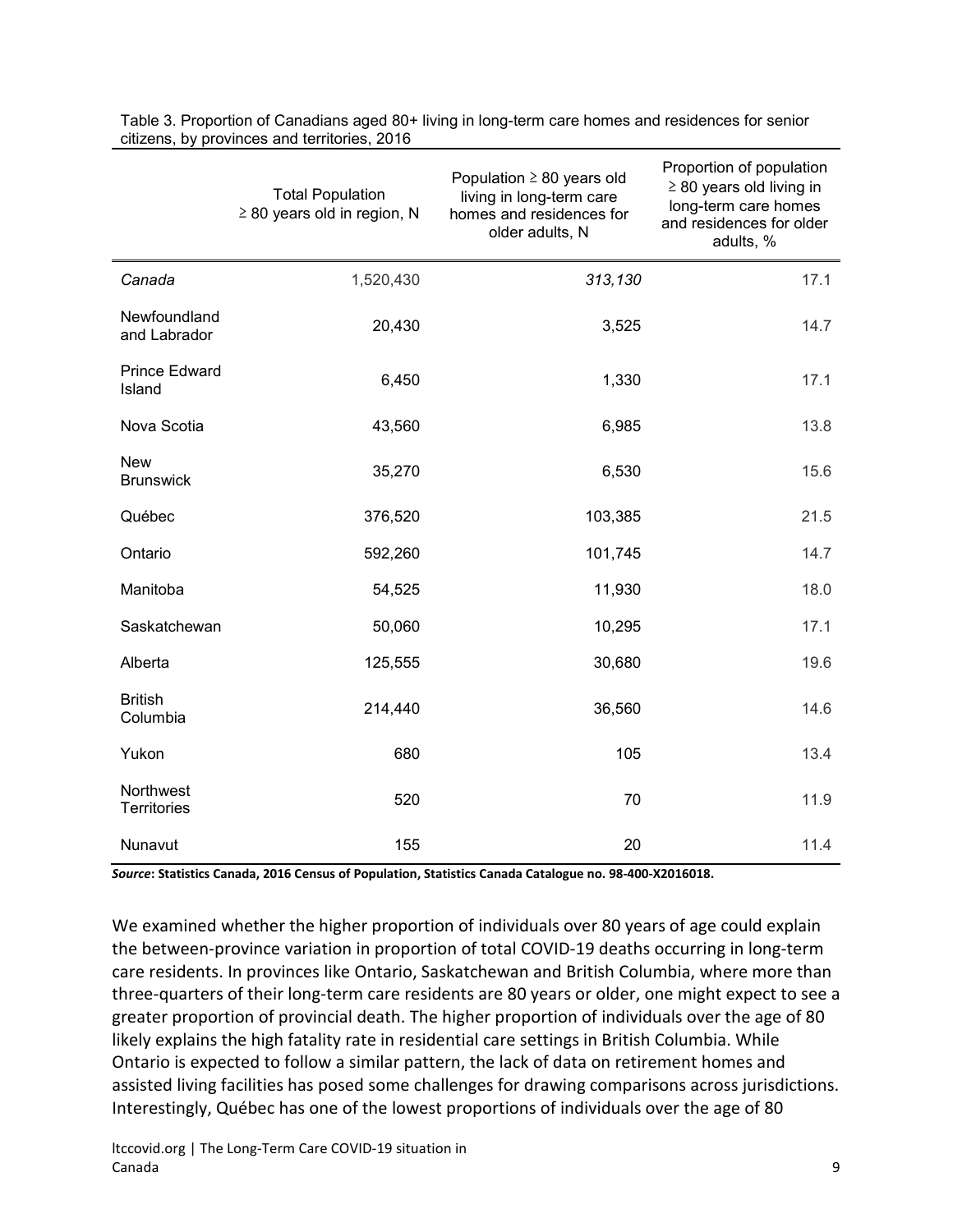residing long-term care homes and other private residences for seniors. This may be an indication that other contributing factors — including underlying health conditions or multimorbidity of the population, the expediency in which infection prevention and control measures were implemented — may have influence the high count of deaths in Québec today. Further research is needed and we will continue to explore this issue in our future updates.

# **2. Long-term care policy and practice measures**

Because one in five Canadian long-term care residents who got COVID-19 have died from it, preventing infection in this population is key to Canada's evolving COVID-19 strategy. Some of the measures implemented to date with ongoing results are described below. This is the latest information as of April 14, 2020

## **2.1 Measures to manage staff availability**

Even prior to the current pandemic, one of the greatest challenges faced by the long-term care sector is staffing shortages.<sup>20</sup> In times of a severe and rapid respiratory outbreak, the shortage of healthcare workers in Canada's long-term care sector has led to recent amendments to the requisites for employment and re-deployment of staff to new roles within the home. For example, as a result of reduced staffing capacity in the long-term care sector, the Government of Ontario enacted a temporary emergency order<sup>21</sup> on March 23rd to "ensure personnel are properly deployed to help prevent the spread of COVID-19 to keep staff, volunteers and residents in long-term care homes safe." Under this emergency order, $^{22}$  LTC homes will have the capacity to:

- Change the assignment of work among its staff, including assigning non-bargaining unit employees or contractors to perform bargaining unit work;
- Employ extra part-time or temporary staff or contractors, including for the purpose of performing bargaining unit work; and
- Use volunteers to perform work, including to performing bargaining unit work.

While emphasis has been placed on ensuring redeployed and temporary staff as well as contractors receive appropriate training and education to perform their new assignments, the rapid redeployment and broad introduction of temporary staff in the long-term care sector may have unintended consequences, specifically the rapid transmission across several homes within a short period of time.

## **2.2 Measures to prevent spread of COVID-19 infection**

Early data from the U.S. show the ability of long-term care workers to spread COVID-19 between facilities where they are employed, $17$  which may have led to one of the newest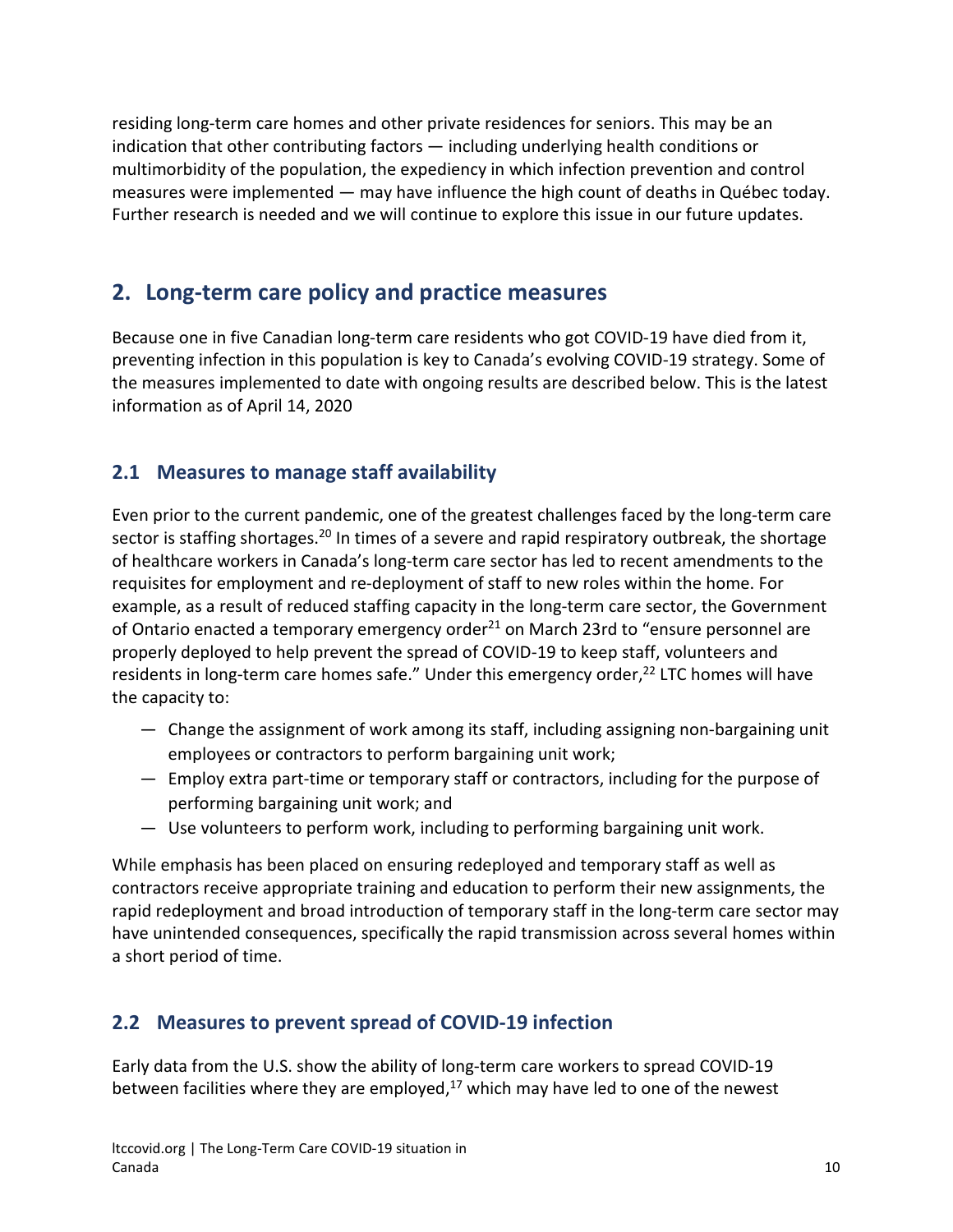containment measures being considered across multiple Canadian provinces — the restriction of healthcare workers to employment at a single home. As low wages and part-time hours for many long-term care employees necessitate that they work at multiple homes to earn a living wage,<sup>23</sup> infection control policies to restrict employees to work at one home must account for the staff shortages and inadequate employee wages such measures will exacerbate.

On March 27th, the Provincial Health Officer for British Columbia enacted under the province's *Emergency Program Act* and *Public Health Act* restrictions to long-term care home workers' movement across multiple healthcare organizations, including hospitals and long-term care homes.<sup>24</sup> The estimated cost to support the single-site order is approximately \$10 million a month.25 Early data from British Columbia suggests the single-site order may be effective in reducing the number of new outbreaks (Figure 4).





*Source***: Th[e British Columbia COVID-19 Daily Situation report.](http://www.bccdc.ca/health-info/diseases-conditions/covid-19/case-counts-press-statements) Accessed on April 21, 2020 from: http://www.bccdc.ca/Health-Info-Site/Documents/BC\_Surveillance\_Summary\_April\_21.pdf**

Ontario<sup>26,27</sup> and Alberta<sup>28</sup> and are considering implementing similar policies, though no details of these measures have been released.

## **3. Lessons learnt so far**

Of the 425,755 long-term care and retirement home residents in Canada, less than 2% have labconfirmed COVID-19, but they account for approximately 46% of COVID-19-related deaths in Canada. The case fatality rate of approximately 20% in long-term care home residents suggests that their chance of survival with COVID-19 is comparable to all people who are over 80 years old. This is likely due to high prevalence of frailty and chronic disease in this age group.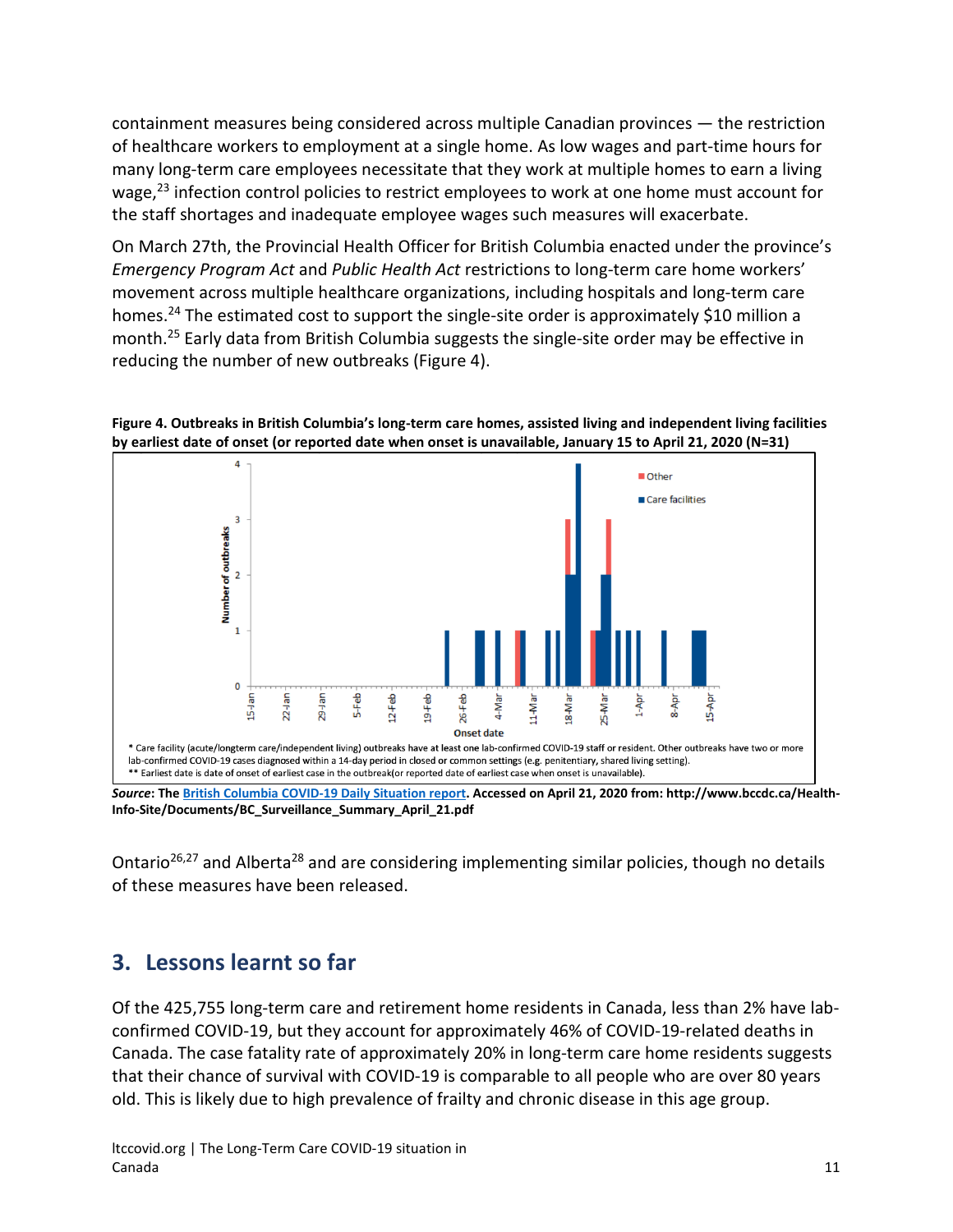Preventing infection with COVID-19 and its spread through long-term care homes is critical for preserving the lives of Canadians in long-term care homes.

The rapid spread of COVID-19 in Canada's long-term care homes highlights pre-existing and systemic issues — such as shared accommodations and understaffing — as well as the slow implementation of effective infection control measures at the start of the COVID-19 outbreak. Despite the higher wages of many long-term care home staff, compared to their community counterparts, chronic underfunding to the sector leading has been cited<sup>29</sup> as one of the main drivers of inadequate staffing levels in long-term care homes. British Columbia's policy to ensure equitable compensation to support their employee single-site order is an important step to slowing fatalities from COVID-19 in Canadian long-term care homes. The repercussions of other provinces' attempts at increasing staffing and minimizing spread between homes are yet to be seen. Subsequent versions of this report will explore other policy changes and their impact on COVID-19 in Canada's long-term care homes.

As our global community comes together to preserve life among long-term care home residents in our countries, we must remember to carry the lessons learned from COVID-19 forward in our public policy making. Policy measures implemented during this pandemic, such as single-site work orders and adequate remuneration of long-term care employees, are likely to benefit residents of long-term care homes beyond the current pandemic. We are optimistic that the continued documentation of these effects will allow policymakers to make lasting improvements in how we care for the most vulnerable members of our society.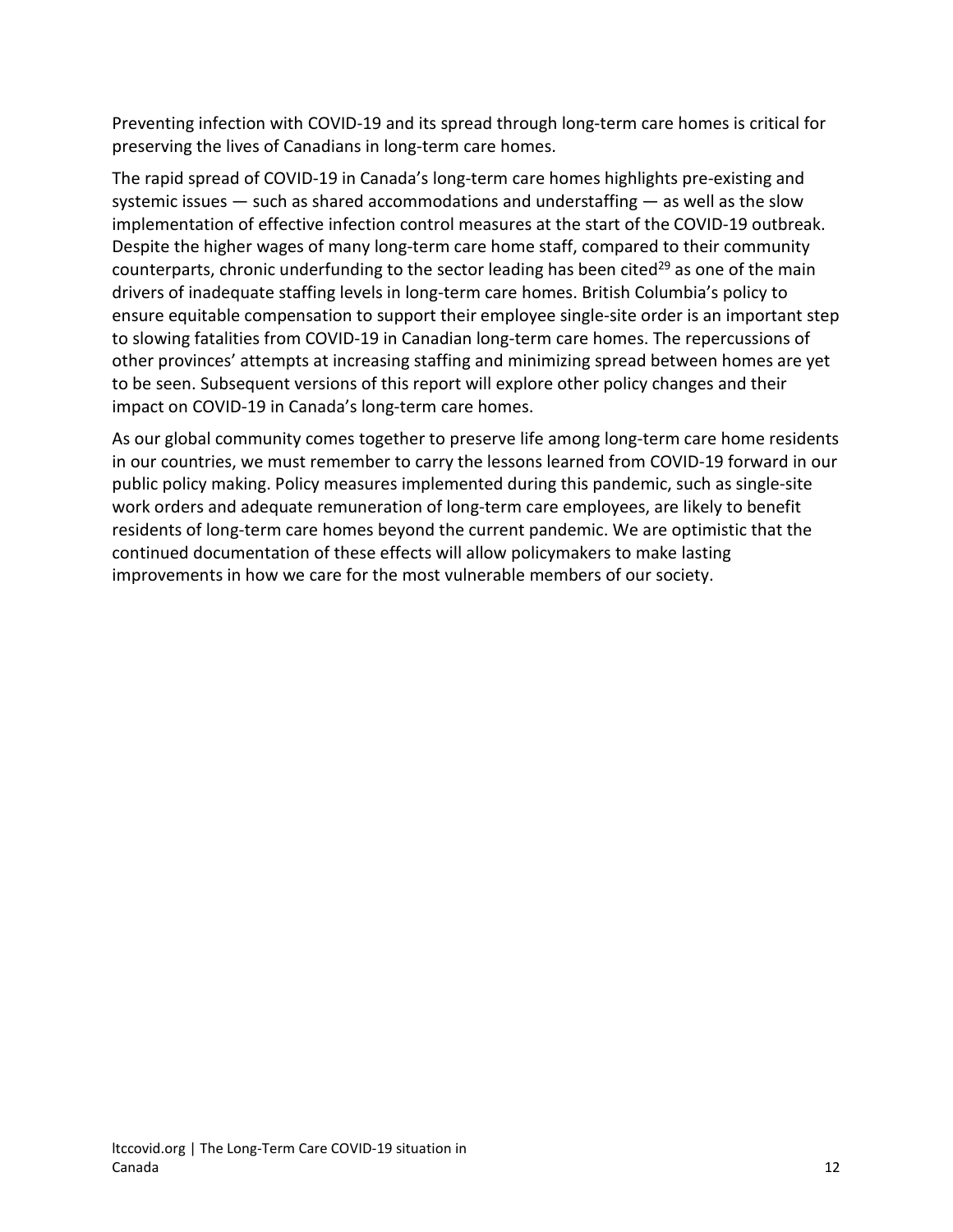# **Appendix**

Table A1. Proportion of Canadians aged 80+ living in long-term care homes and residences for senior citizens, by provinces and territories, 2016

|                                 | Total population living<br>in long-term care<br>homes and residences<br>for senior citizens, N | Population $\geq 80$ years<br>old living in long-term<br>care homes and<br>residences for senior<br>citizens, N | Proportion of residents in<br>long-term care homes and<br>residences for senior citizens<br>who are 80 years of age or<br>older, % |
|---------------------------------|------------------------------------------------------------------------------------------------|-----------------------------------------------------------------------------------------------------------------|------------------------------------------------------------------------------------------------------------------------------------|
| Canada                          | 425,755                                                                                        | 313,130                                                                                                         | 73.5                                                                                                                               |
| Newfoundland<br>and Labrador    | 5,290                                                                                          | 3,525                                                                                                           | 66.6                                                                                                                               |
| <b>Prince Edward</b><br>Island  | 1,945                                                                                          | 1,330                                                                                                           | 68.4                                                                                                                               |
| Nova Scotia                     | 9,800                                                                                          | 6,985                                                                                                           | 71.3                                                                                                                               |
| <b>New Brunswick</b>            | 9,970                                                                                          | 6,530                                                                                                           | 65.5                                                                                                                               |
| Québec                          | 146,405                                                                                        | 103,385                                                                                                         | 70.6                                                                                                                               |
| Ontario                         | 133,470                                                                                        | 101,745                                                                                                         | 76.2                                                                                                                               |
| Manitoba                        | 15,960                                                                                         | 11,930                                                                                                          | 74.7                                                                                                                               |
| Saskatchewan                    | 13,350                                                                                         | 10,295                                                                                                          | 77.1                                                                                                                               |
| Alberta                         | 41,695                                                                                         | 30,680                                                                                                          | 73.6                                                                                                                               |
| <b>British Columbia</b>         | 47,510                                                                                         | 36,560                                                                                                          | 77.0                                                                                                                               |
| Yukon                           | 175                                                                                            | 105                                                                                                             | 60.0                                                                                                                               |
| Northwest<br><b>Territories</b> | 135                                                                                            | 70                                                                                                              | 51.9                                                                                                                               |
| Nunavut                         | 40                                                                                             | 20                                                                                                              | 50.0                                                                                                                               |

*Source***: Statistics Canada, 2016 Census of Population, Statistics Canada Catalogue no. 98-400-X2016018.**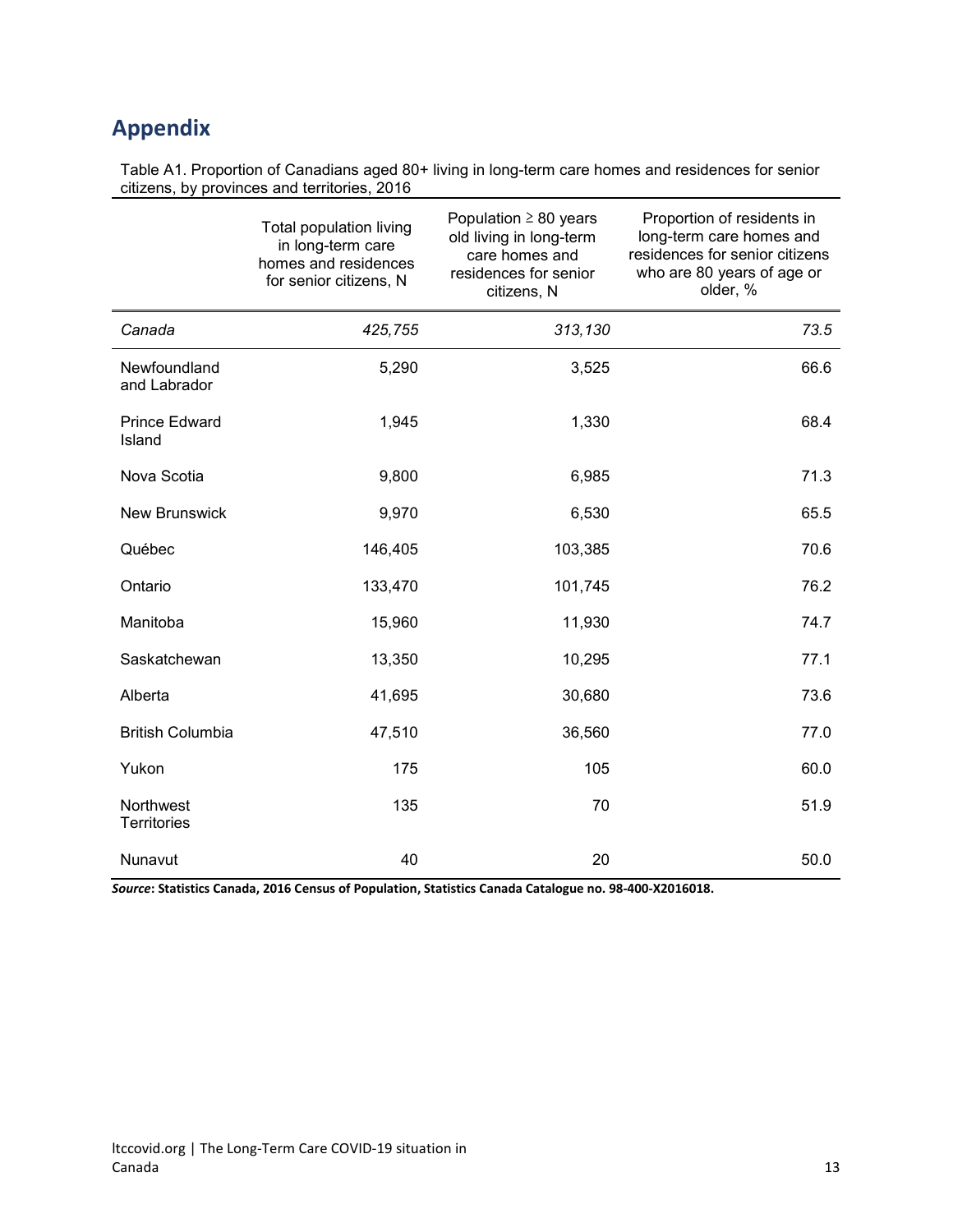# **References**

- 1. Revera. COVID-19 Response. Revera Inc. [https://reveraliving.com/en/about-us/covid-](https://reveraliving.com/en/about-us/covid-19-updates)[19-updates.](https://reveraliving.com/en/about-us/covid-19-updates) Published 2020. Accessed.
- 2. Haro Park Centre. Haro Park Complex Care Vancouver BC. Haro Park Centre. [http://www.haropark.org/.](http://www.haropark.org/) Published 2020. Accessed.
- 3. Statistics Canada. 2016 Census of Population, Statistics Canada Catalogue no. 98-400- X2016018. Statistics Canada. Accessed April 14, 2020.
- 4. D'Adamo H, Yoshikawa T, Ouslander JG. Coronavirus Disease 2019 in Geriatrics and Long-term Care: The ABCDs of COVID-19. *Journal of the American Geriatrics Society.*n/a(n/a).
- 5. Ng R, Lane N, Tanuseputro P, et al. Increasing Complexity of New Nursing Home Residents in Ontario, Canada: A Serial Cross-Sectional Study. *J Am Geriatr Soc.* 2020.
- 6. Lane NE, Wodchis WP, Boyd CM, Stukel TA. Disability in long-term care residents explained by prevalent geriatric syndromes, not long-term care home characteristics: a cross-sectional study. *BMC geriatrics.* 2017;17(1):49.
- 7. Riches S. What went wrong in Bobcaygeon: How the COVID-19 pandemic killed 29 people at an ill-prepared nursing home. *National Post.*2020.
- 8. Hager M. How the coronavirus took North Vancouver's Lynn Valley Care Centre. *The Globe and Mail.*2020.
- 9. Thanh Ha T, Perreaux L, Andrew-Gee E. Coroner, health authorities and police launch investigations into Montreal nursing home after 31 seniors die. *The Globe and Mail.*2020.
- 10. Government of Canada. Coronavirus disease (COVID-19): Outbreak update. [https://www.canada.ca/en/public-health/services/diseases/2019-novel-coronavirus](https://www.canada.ca/en/public-health/services/diseases/2019-novel-coronavirus-infection.html?topic=tilelink)[infection.html?topic=tilelink.](https://www.canada.ca/en/public-health/services/diseases/2019-novel-coronavirus-infection.html?topic=tilelink) Published 2020. Updated April 22. Accessed April 22, 2020.
- 11. Gouvernement du Québec. Situation dans les milieux de vie pour personnes aînées et vulnérables. [https://cdn-contenu.quebec.ca/cdn](https://cdn-contenu.quebec.ca/cdn-contenu/sante/documents/Problemes_de_sante/covid-19/Tableau-milieux-de-vie-COVID-19.pdf?1587064990)[contenu/sante/documents/Problemes\\_de\\_sante/covid-19/Tableau-milieux-de-vie-](https://cdn-contenu.quebec.ca/cdn-contenu/sante/documents/Problemes_de_sante/covid-19/Tableau-milieux-de-vie-COVID-19.pdf?1587064990)[COVID-19.pdf?1587064990.](https://cdn-contenu.quebec.ca/cdn-contenu/sante/documents/Problemes_de_sante/covid-19/Tableau-milieux-de-vie-COVID-19.pdf?1587064990) Published 2020. Updated April 22. Accessed April 22, 2020.
- 12. BC Centre for Disease Control. British Columbia COVID-19 Daily Situation Report, April 22, 2020. [http://www.bccdc.ca/health-info/diseases-conditions/covid-19/data.](http://www.bccdc.ca/health-info/diseases-conditions/covid-19/data) Published 2020. Accessed April 9, 2020.
- 13. Small K. Coronavirus: 241 new cases confirmed in Alberta as 4 more people in long-term care homes die. Corus Entertainment Inc. [https://globalnews.ca/news/6839629/alberta](https://globalnews.ca/news/6839629/alberta-covid-19-update-april-19/)[covid-19-update-april-19/.](https://globalnews.ca/news/6839629/alberta-covid-19-update-april-19/) Published 2020. Accessed April 22, 2020.
- 14. Jerrett A. Nova Scotia reports 2 more deaths at Northwood, 35 new COVID-19 cases. *CTV News*2020.
- 15. Verity R, Okell LC, Dorigatti I, et al. Estimates of the severity of coronavirus disease 2019: a model-based analysis. *The Lancet Infectious Diseases.*
- 16. Onder G, Rezza G, Brusaferro S. Case-Fatality Rate and Characteristics of Patients Dying in Relation to COVID-19 in Italy. *Jama.* 2020.
- 17. McMichael TM, Currie DW, Clark S, et al. Epidemiology of Covid-19 in a Long-Term Care Facility in King County, Washington. *N Engl J Med.* 2020.